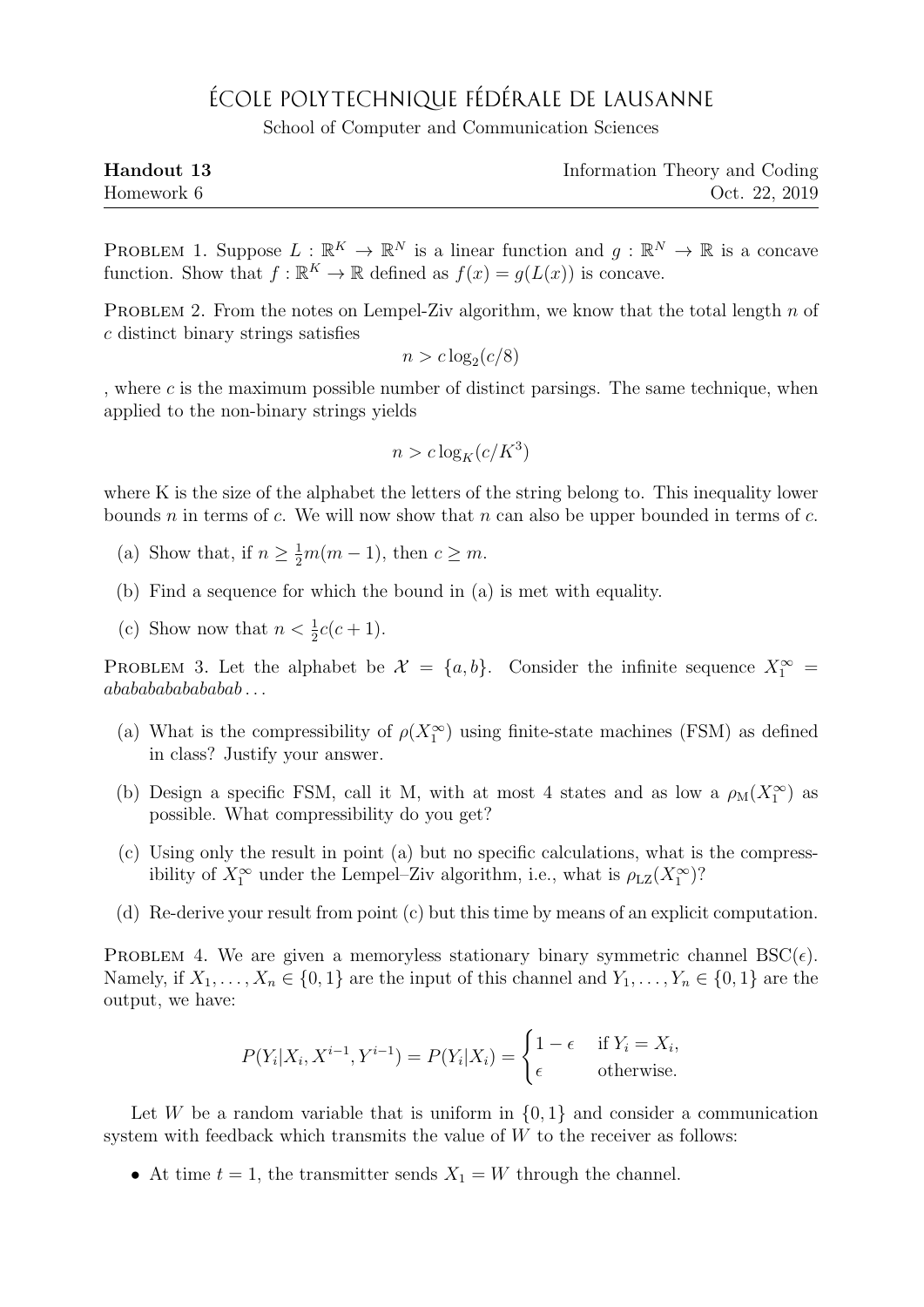- At time  $t = i + 1 \leq n$ , the transmitter gets the value of  $Y_i$  from the feedback and sends  $X_{i+1} = Y_i$  through the channel.
- (a) Give the capacity C of the channel in terms of  $\epsilon$ , and show that  $C=0$  when  $\epsilon = \frac{1}{2}$  $\frac{1}{2}$ .
- (b) Show that if  $\epsilon = \frac{1}{2}$  $\frac{1}{2}$ ,  $I(X^n; Y^n) = n - 1$ . This means that  $I(X^n; Y^n) \leq nC$  does not hold for this system.
- (c) Show that although  $I(X^n; Y^n) > nC$  when  $\epsilon = \frac{1}{2}$  $\frac{1}{2}$ , we still have  $I(W;Y^n) \leq nC$ .

Note that since  $W$  is the useful information that is being transmitted, it is the value of  $I(W; Y<sup>n</sup>)$  that we are interested in when we want to compute the amount of information that is shared with the receiver.

PROBLEM 5. Consider the following variation on the Lempel-Ziv algorithm to encode an infinite sequence  $u_1u_2...$  from an alphabet  $\mathcal{U}.$ 

- 1. Set the dictionary  $\mathcal{D} = \mathcal{U}$ . Denote the dictionary entries as  $d(0), \ldots, d(s-1)$ , with  $s = |\mathcal{U}|$  being the size of the dictionary. Set  $i = 0$  (the number of input letters read so far).
- 2. Find the largest l such that  $w = u_{i+1} \dots u_{i+l}$  is in  $\mathcal{D}$ .
- 3. With  $0 \leq j < s$  denoting the index of w in  $\mathcal{D}$ , output the  $\lceil \log_2 s \rceil$  bit binary representation of  $i$ .
- 4. Add the word  $wu_{i+l+1}$  to  $\mathcal{D}$ , i.e., set  $d(s) = w u_{i+l+1}$ , and increment s by 1. Increment i by l. Goto step 2.

For example, with  $\mathcal{U} = \{a, b\}$ , the input string abbbbaaab... will lead to the execution steps

| $\mathcal{D}$ at 2  | w           |     | output at $3 \mid \text{added-word at } 4$ |
|---------------------|-------------|-----|--------------------------------------------|
| a b                 | a           |     | ab                                         |
| a b ab              | $\mathbf b$ |     | bb                                         |
| a b ab bb           | bb          |     | bbb                                        |
| a b ab bb bbb       | $\mathbf b$ | 001 | ba                                         |
| a b ab bb bbb ba    | a           | 000 | aa                                         |
| a b ab bb bbb ba aa | aa          | 110 | aab                                        |

- (a) (5 pts) Can the decoder reconstruct the input sequence  $u_1u_2...$  from the output of the algorithm? If so, how? (The crucial difficulty is that the description of  $w$  in step 3 does not determine the word added to the dictionary in step 4.)
- (b) (5 pts) The algorithm parses the sequence  $u_1u_2...$  into a sequence of words  $w_1w_2...$ , (the w's found in step 2). Show that a word w can appear at most  $|\mathcal{U}|$  times in the parsing.
- (c) (5 pts) Suppose  $u^n = u_1 \dots u_n$  is parsed into  $m(u^n)$  words  $w_1 \dots w_m$  by the algorithm. Show that for any  $k \geq 1$

$$
n \ge k[m(u^n) - F(k)],
$$

where  $F(k) = |\mathcal{U}| \sum_{i=1}^{k-1} |\mathcal{U}|^i$ .

(d) (5 pts) Show that  $\lim_{n\to\infty} m(u^n)/n = 0$ .